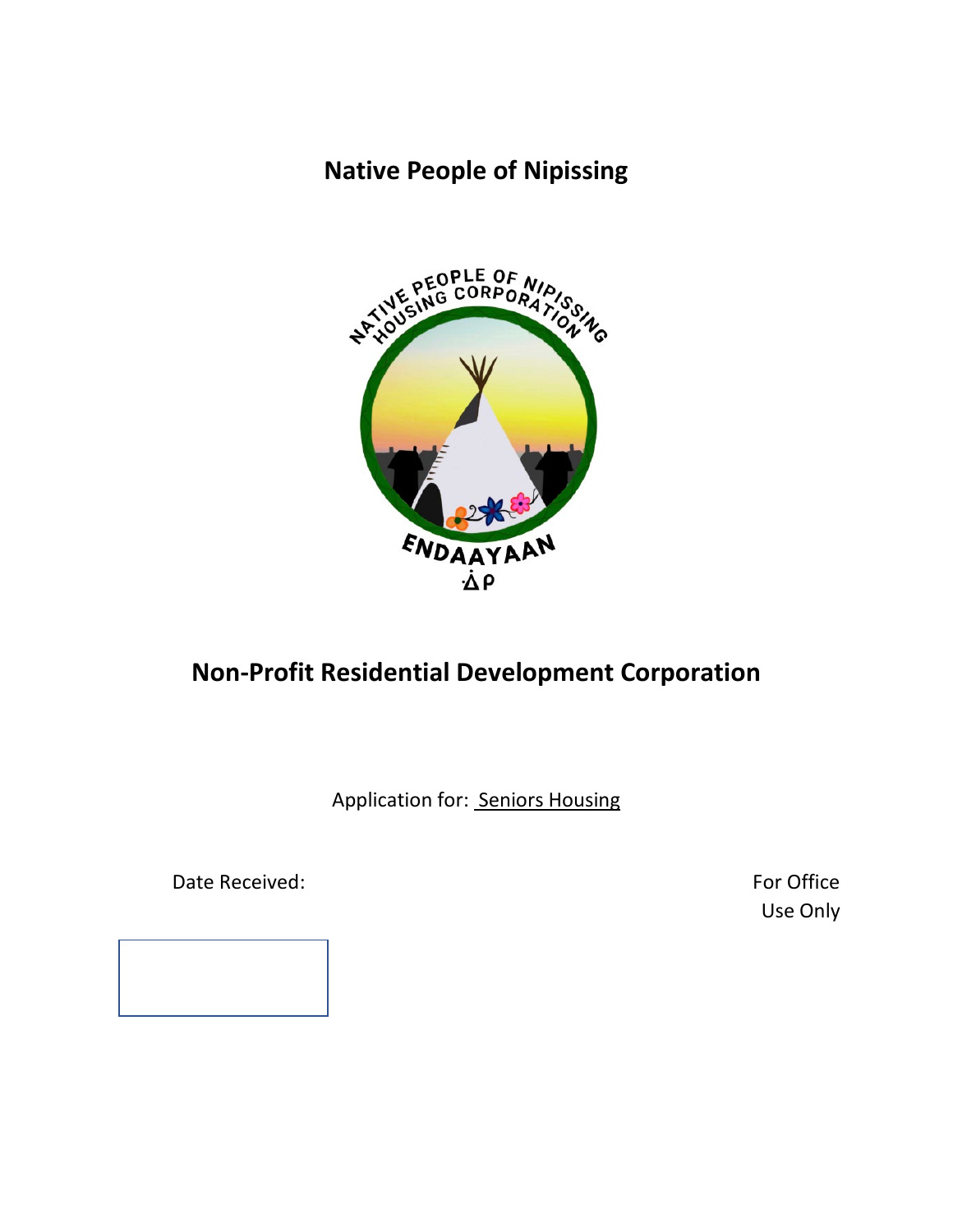**To qualify as a couple at least one person must be of Native Ancestry. Age requirement—60 years of age or older, or 55 years of age or older and on a disability pension. If applying as a couple, both applicants must be either 60 years of age or older of 55 years of age or older and receiving a disability pension.** 

> **Please return completed application to: Native People of Nipissing Non-Profit Residential Development Corporation P.O Box 718, North Bay, Ontario P1B 8J8**

### **Section A: General Information**

|                               | 1. Applicant and Co Applicant                                |        |              |  |
|-------------------------------|--------------------------------------------------------------|--------|--------------|--|
|                               | Name: __________________                                     | D.O.B. | (dd-mm-yyyy) |  |
|                               | Name: ____________________                                   |        | (dd-mm-yyyy) |  |
|                               |                                                              |        |              |  |
|                               | Postal Code: ____________________________                    |        |              |  |
| Telephone #'s:                |                                                              |        |              |  |
|                               |                                                              |        |              |  |
|                               |                                                              |        |              |  |
|                               |                                                              |        |              |  |
|                               | Name, address and phone # of present landlord if applicable: |        |              |  |
|                               | May we contact your prior landlord? If not, please explain:  |        |              |  |
|                               |                                                              |        |              |  |
|                               |                                                              |        |              |  |
| Previous Address:<br>A)<br>B) |                                                              |        |              |  |

#### **2.** Please list all other people who live with you.

| Name: | D.O.B (dd-mm-yyyy): | Age: | Relationship to Applicant: |
|-------|---------------------|------|----------------------------|
|       |                     |      |                            |
|       |                     |      |                            |
|       |                     |      |                            |
|       |                     |      |                            |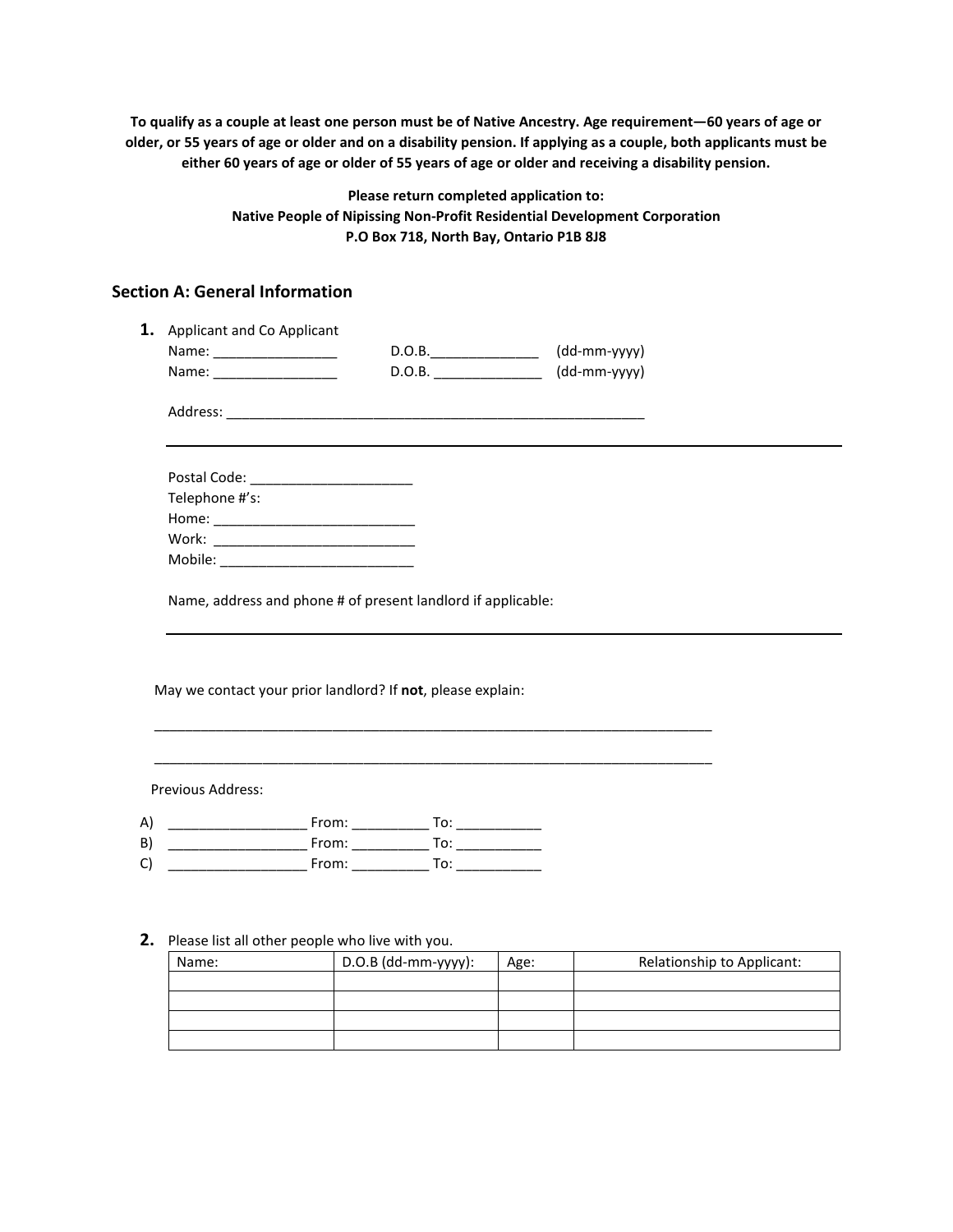| <u> 1989 - Jan Alexandro III, prima prima prima prima prima prima prima prima prima prima prima prima prima prim</u> |  |  |
|----------------------------------------------------------------------------------------------------------------------|--|--|
| the contract of the contract of the                                                                                  |  |  |
|                                                                                                                      |  |  |

**3.** Size of Unit Requested: Seniors : 1 Bedrooms O 2 Bedrooms O

\_\_\_\_\_\_\_\_\_\_\_\_\_\_\_\_\_\_\_\_\_\_\_

- **4.** Present living conditions:
	- a. I now live in a: flat \_\_ apartment \_\_ house \_\_ basement \_\_ boarding house \_\_ other (please specify):
	- b. My present home has: 1 bedroom \_\_ 2 bedrooms \_\_ 3 bedrooms \_\_ 4 bedrooms \_\_ other (please specify): \_\_\_\_\_\_\_\_\_\_\_\_\_\_\_\_\_\_\_\_\_\_\_
	- c. My rent is presently \$ \_\_\_\_\_\_\_\_\_\_\_\_\_\_\_\_\_\_\_ per month
	- d. Is heat extra? \_\_\_\_\_\_\_\_ If yes, how much per month?  $\sim$
	- e. Is hydro extra?  $\qquad \qquad$  If yes, how much per month?  $\zeta$
	- f. Do you have your own kitchen?
	- g. Do you have your own bathroom?
	- h. Do you have a notice to vacate? Yes \_\_ No \_\_
	- $i.$  If so, why?
	- j. If you do not have a notice to vacate, why do you wish to move?
	- k. Do you have any health problems which make you want to move?
	- l. How long have you lived in the city of North Bay?
	- m. Have you ever been an O.H.C tenant or lived in other subsidized housing? Yes: \_\_\_\_ No: \_\_\_

\_\_\_\_\_\_\_\_\_\_\_\_\_\_\_\_\_\_\_\_\_\_\_\_\_\_\_\_\_\_\_\_\_\_\_\_\_\_\_\_\_\_\_\_\_\_\_\_\_\_\_\_\_\_\_\_\_\_\_\_\_\_\_\_\_\_\_\_\_\_\_\_\_\_\_\_\_\_\_

- n. Have you ever been a tenant of Native People of Nipissing? Yes: No:
- o. Do you plan to bring a pet with you? Yes: \_\_ No: \_\_ If yes, please specify:
- p. Next of kin or contact person in event of an emergency: Name: \_\_\_\_\_\_\_\_\_\_\_\_\_\_\_\_\_\_\_\_ Telephone #: \_\_\_\_\_\_\_\_\_\_\_\_\_\_\_\_\_\_\_\_ Address: \_\_\_\_\_\_\_\_\_\_\_\_\_\_\_\_\_\_\_\_\_\_\_\_\_\_\_\_\_\_\_\_\_\_\_\_\_\_\_\_\_\_\_\_\_\_\_\_\_\_\_\_\_\_\_\_\_\_\_\_\_\_\_\_\_\_\_\_\_\_\_

#### **5. Work History**

- a) Occupation: \_\_\_\_\_\_\_\_\_\_\_\_\_\_\_\_\_\_\_\_
- b) Employer: \_\_\_\_\_\_\_\_\_\_\_\_\_\_\_\_\_\_\_\_
- c) Employer's Address: \_\_\_\_\_\_\_\_\_\_\_\_\_\_\_\_\_\_\_\_\_\_\_\_\_\_\_\_\_\_\_\_\_\_\_\_\_\_\_\_\_\_\_\_\_\_\_\_\_\_\_\_\_\_\_\_\_\_\_\_\_\_
- d) Employer's Telephone #: \_\_\_\_\_\_\_\_\_\_\_\_\_\_\_\_\_\_\_\_
- e) How long have you been employed there? \_\_\_\_\_\_\_\_\_\_\_\_\_\_\_\_\_\_\_\_
- f) Is your employment seasonal or full time?

#### **Section B: Declaration**

I/We understand that completion of this application in no way guarantees that the applicant(s) will be approved for occupancy. I declare that the information contained in this application is true and correct and agree that it may be used for an investigation to establish credit worthiness.

Signature of Applicant: \_\_\_\_\_\_\_\_\_\_\_\_\_\_\_\_\_\_\_\_\_\_\_\_\_\_\_\_\_\_\_\_\_\_\_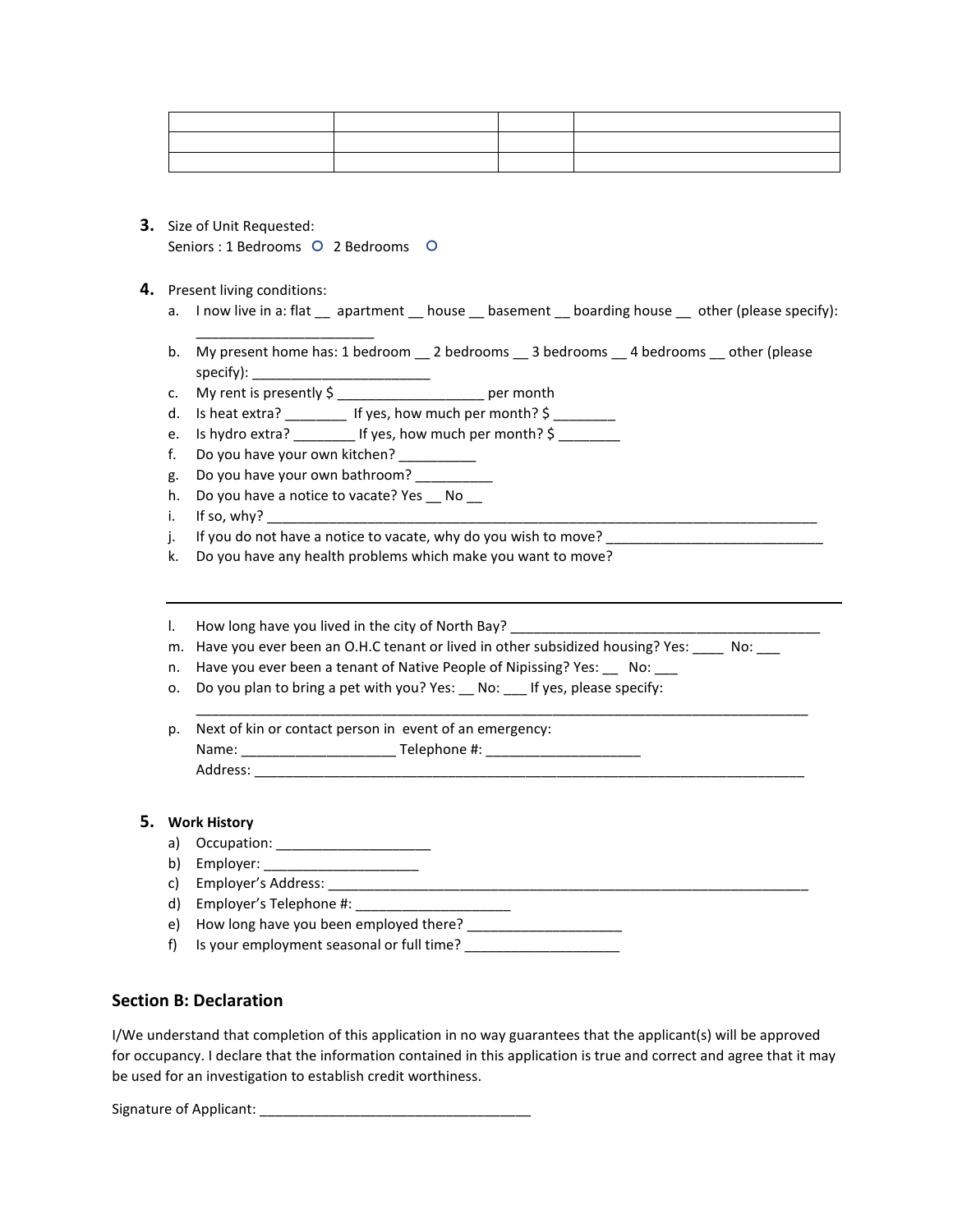| Please enclose Social Insurance Number of both applicant and co-applicant. |  |
|----------------------------------------------------------------------------|--|
| Applicant: ________________________                                        |  |
| Co-Applicant: _______________________                                      |  |

#### **Section C: Financial Information of Applicant**

|    | <b>1.</b> Total gross yearly income (before deductions) $\zeta$ |
|----|-----------------------------------------------------------------|
|    |                                                                 |
|    | Disability Pension \$                                           |
|    | War Pension \$ ___________________                              |
|    | Other (Specify) \$ ____________________                         |
| 2. | <b>Principle Bank Accounts</b>                                  |
|    |                                                                 |
|    |                                                                 |
|    |                                                                 |
|    |                                                                 |
|    |                                                                 |
|    |                                                                 |
|    |                                                                 |

**3.** Are there circumstances which you feel would adversely affect your credit rating and which you would like to explain?

\_\_\_\_\_\_\_\_\_\_\_\_\_\_\_\_\_\_\_\_\_\_\_\_\_\_\_\_\_\_\_\_\_\_\_\_\_\_\_\_\_\_\_\_\_\_\_\_\_\_\_\_\_\_\_\_\_\_\_\_\_\_\_\_\_\_\_\_\_\_\_\_\_\_\_\_\_\_\_\_\_\_\_\_ \_\_\_\_\_\_\_\_\_\_\_\_\_\_\_\_\_\_\_\_\_\_\_\_\_\_\_\_\_\_\_\_\_\_\_\_\_\_\_\_\_\_\_\_\_\_\_\_\_\_\_\_\_\_\_\_\_\_\_\_\_\_\_\_\_\_\_\_\_\_\_\_\_\_\_\_\_\_\_\_\_\_\_\_ \_\_\_\_\_\_\_\_\_\_\_\_\_\_\_\_\_\_\_\_\_\_\_\_\_\_\_\_\_\_\_\_\_\_\_\_\_\_\_\_\_\_\_\_\_\_\_\_\_\_\_\_\_\_\_\_\_\_\_\_\_\_\_\_\_\_\_\_\_\_\_\_\_\_\_\_\_\_\_\_\_\_\_\_

Please feel free to use the rest of the page of this form to explain if the space available not adequate for your response. All information strictly confidential.